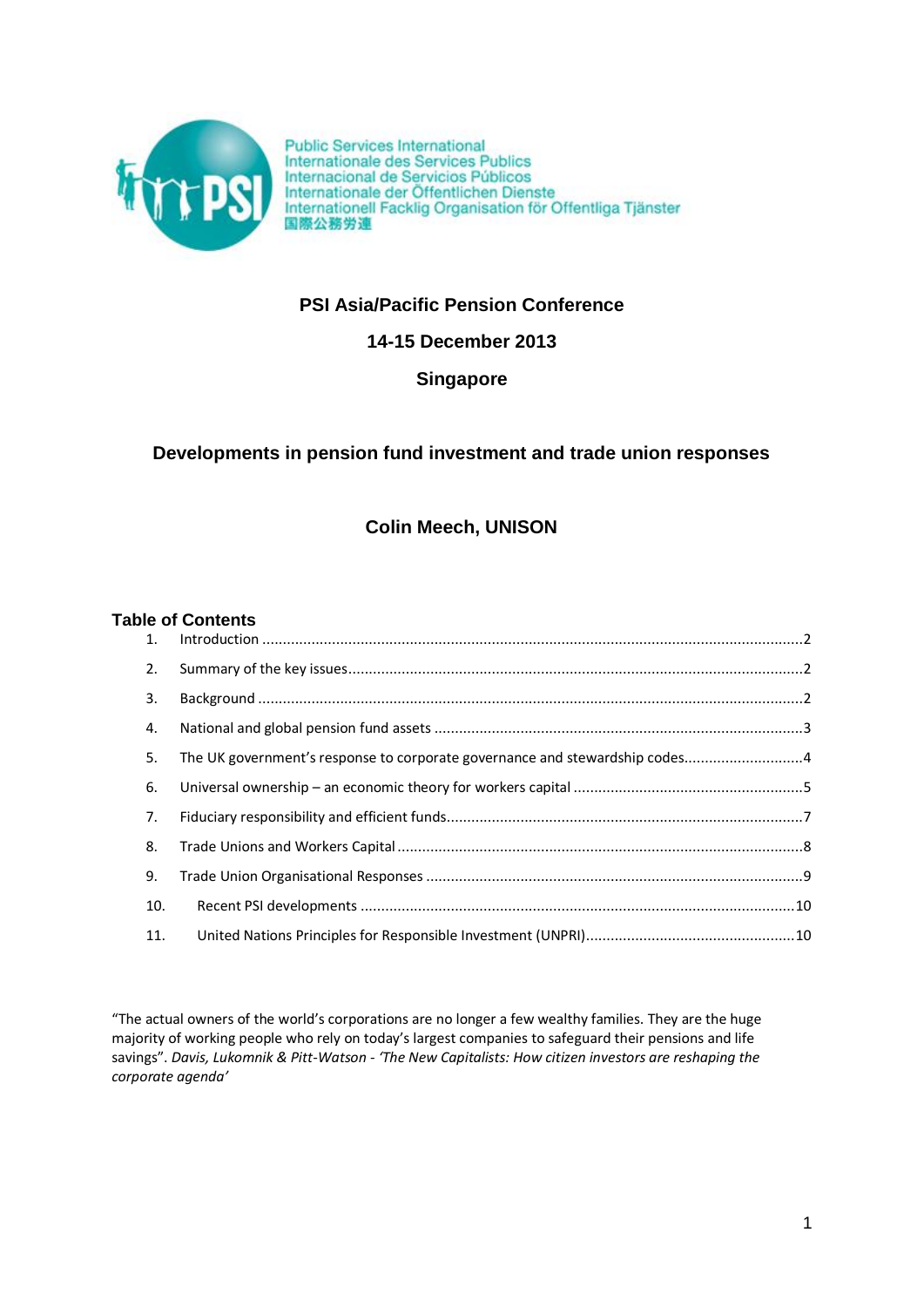# <span id="page-1-0"></span>**1. Introduction**

Public sector pension funds are some of the largest of the capitalised funds in the world. The combined assets of these public sector funds stand at an estimated US \$12 trillion. How these funds invest has a direct impact on the members of PSI affiliates and trade union members and workers in all other sectors in Asia/Pacific and across the world.

This paper sets out a summary of the key developments in pension fund governance and the stewardship of the assets that are purchased, looking at the UK's corporate governance and stewardship systems. It also considers trade union responses at national, regional and global levels. It does not consider the different types of pension system, e.g. 'pay-as-you-go' against "investment provision". It is not a detailed or comprehensive analysis, however, it presents an overview of the most pertinent issues for consideration by PSI and its affiliates in Asia/Pacific.

# <span id="page-1-1"></span>**2. Summary of the key issues**

- Capitalised pension funds are the deferred wages of workers. The second half of the  $20^{th}$  century witnessed a significant growth in the coverage and size of pension funds both in the public and private sectors.
- In 2012 UK institutional pension fund assets hit an all-time high of £1.7 trillion in 2012, having grown 5% during the year and more than doubling in the past decade. Global institutional pension fund assets (both public and private sector employers) in the 13 major jurisdictions grew by 9%, also to reach a new high of US\$30 trillion.
- Outside of banking, workers savings provide the largest supply of capital to national and regional economies than any other investor group.
- Pension funds own all of the key investment assets, stock listed companies, debt products both government and corporate bonds, infrastructure such as roads, airports, ports and railway systems, power generation, hospitals, schools and housing.
- Recent developments include investing in private equity and hedge funds and many financial products such as derivatives.
- National pension capital has gone global: UK pension funds hold more company shares outside of the country. Similar trends are taking place elsewhere as globalisation accelerates.
- Over the past 10 years trade unions have recognised the importance of responding to the growth of 'workers capital' and to the economic governance of the assets, known as 'capital stewardship'.
- The rise of pension savings has led to a 'democratisation' of company ownership. But when it comes to control over ownership rights, the reverse is true: share owner power has become increasingly concentrated in the hands of a relatively small number of opaque and unaccountable financial institutions.
- These institutions, fund management companies or investment arms of banks, control most of the assets of pension funds and there is considerable concern about the costs and charges they make to our funds, as well as the governance and political implications of their control over worker capital.
- Since the 2008/09 financial crisis, governments have been concerned with the governance of the investment process and of companies, resulting in regulatory changes to improve the management of the economy. These are often termed as 'Stewardship Codes'.
- Trade union sponsored fiduciaries, or pension trustees and their organisations need to support and develop an alternative investment theory to counter that of neo-liberal efficient markets. This should be the concept of 'Universal Ownership'.

# <span id="page-1-2"></span>**3. Background**

The second half of the 20<sup>th</sup> Century onwards has witnessed a highly significant growth of workers pension savings, their deferred wages, into investment funds. These funds, of varying sizes, have accumulated collective assets estimated to be over \$30 trillion. They have grown so large that they now supply more capital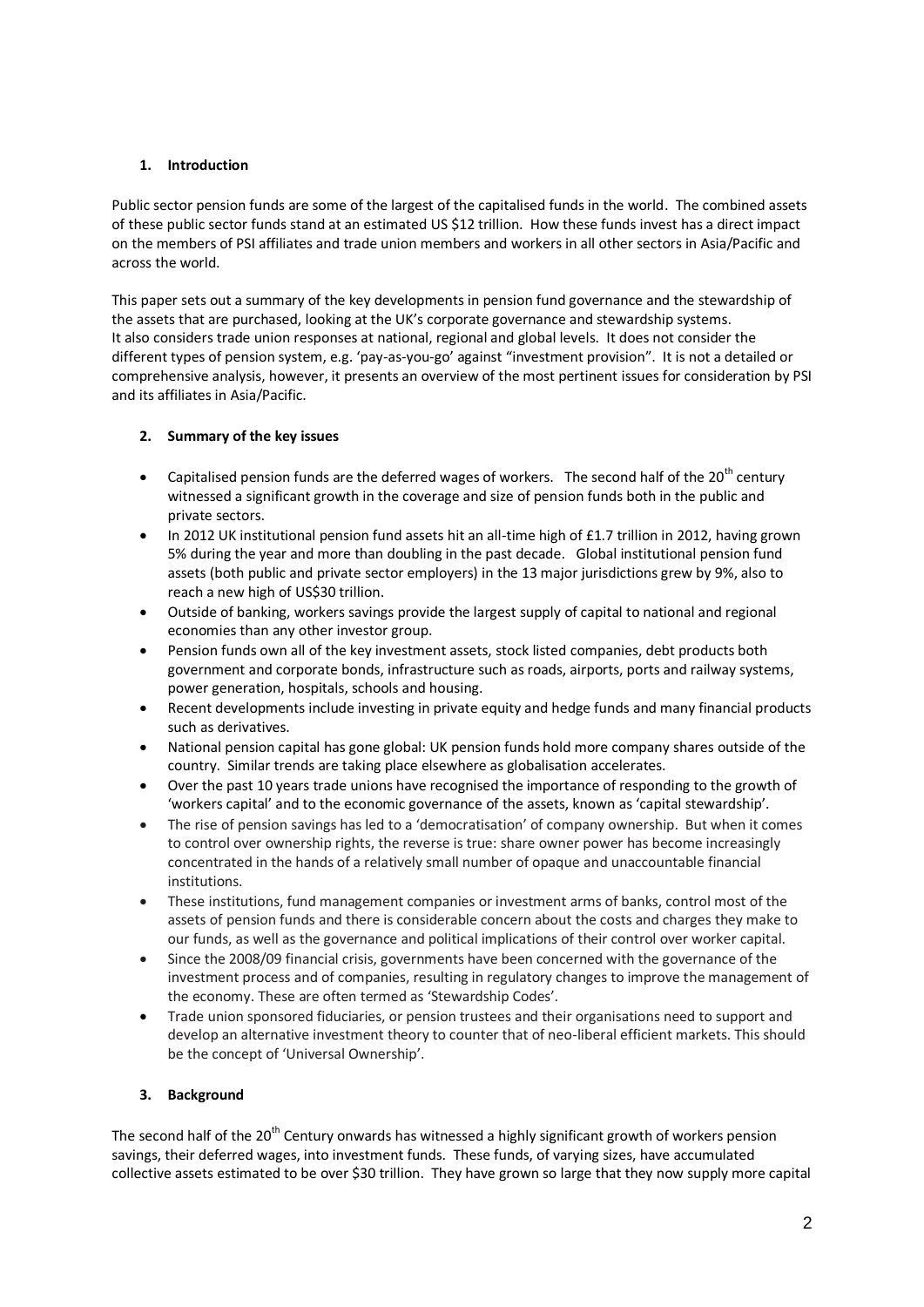to the global economy than any other source of investment funds outside of banking. However they are themselves the collective owners of the banking sector. The funds hold every asset traded on national and global markets. Simply put workers pension funds have become the owners of the means of production.

# <span id="page-2-0"></span>**4. National and global pension fund assets**

UK institutional pension fund assets hit an all-time high of £1.7 trillion in 2012, having grown 5% during the year and more than doubling in the past decade. Global institutional pension fund assets in the 13 major markets grew by 9%, also to reach a new high of US\$30 trillion, according to Towers Watson's [Global Pension](http://www.towerswatson.com/research/8991)  [Assets Study](http://www.towerswatson.com/research/8991)<sup>1</sup> released this year.

The growth is the continuation of a trend which started in 2009 when global assets grew 17%, and in sharp contrast to a 21% fall during 2008. Global pension fund assets have now grown at over 7% on average per annum (in USD) since 2002. The study reveals that the growth in assets helped to strengthen pension fund balance sheets globally during 2012. Pension assets now amount to 78% of global GDP, compared to72% in 2011 and 61% in 2008.

## **Other highlights from the report include: Global asset data for the 13 largest pension markets in 2012<sup>2</sup>**

- The ten-year average growth rate of global pension assets (in local currency) is over 8%.
- The largest pension markets are the US, Japan and the UK with 57%, 13% and 9% of total pension assets, respectively.
- All markets in the study have positive ten-year compound annual growth rate (CAGR) figures.
- In terms of ten-year CAGR figures (in local currency terms), Hong Kong and Brazil have the highest growth of 14% followed by South Africa (13%) and Australia (11%). The lowest are Japan (2%), France (2%) and Switzerland (4%).
- Ten-year figures (in local currency) show the UK and Netherlands have both grown their pension assets the most as a proportion of GDP by 42% to reach 112% and 156% of GDP respectively, followed by Australia (up 32% to 101% of GDP), the US (by 24% to 108% of GDP) and Hong Kong (up 23% to 40% of GDP).
- During this time South Africa's ratio of pension assets to GDP has fallen by 2% to 64% of GDP.

#### **Asset allocation for the seven largest pension markets**

- Bond allocations for the seven largest pension markets (P7) have decreased by 7% in aggregate during the past 18 years (40% to 33%). Allocations to equities have fallen by 2% (to 47%) during the same period.
- Equity allocations in the UK have fallen from 61% in 2002 to 45% in 2012. In the Netherlands allocations fell from 37% to 27% during the same period while Canada's allocation to equities fell from 51% to 43%. Australia maintains the highest allocation to equities at 54% followed by the US at 52%, while the Netherlands overtakes Japan (55%) as having the highest allocation to bonds of 57%.
- Allocations to other (alternative) assets, especially real estate and to a lesser extent hedge funds, private equity and commodities, for the P7 markets have grown from 5% to 19% since 1995.
- In the past decade most countries have increased their exposure to alternative assets with the UK increasing them the most (from 3% to17%), followed by Switzerland (18% to 30%), Canada (13% to 23%), the US (from 10% to 20%) and Australia (14% to 23%). Allocations to alternatives have fallen in the Netherlands from 19% to 16% during the same period.

#### **Defined benefit (DB) and defined contribution (DC) for the P7**

- During the ten-year period from 2002 to 2012, the compound annual growth rate of DC assets was 8% against a rate of 7% for DB assets
- DC pension assets have grown from 43% in 2002 to 45% in 2012

<sup>-</sup>1 http://www.towerswatson.com/en/Insights/IC-Types/Survey-Research-Results/2013/01/Global-Pensions-Asset-Study-2013

 $^2$  The P13 refers to the 13 largest pension markets included in the study which are Australia, Canada, Brazil, France, Germany, Hong Kong, Ireland, Japan, Netherlands, South Africa, Switzerland, the UK and the US. The P13 accounts for more than 85% of global pension assets The P7 refers to the 7 largest pension markets (over 95% of total assets in the study) and excludes Brazil, Germany, France, Ireland, Hong Kong and South Africa,. All figures are rounded and 2012 figures are estimates. All dates refer to the calendar end of that year.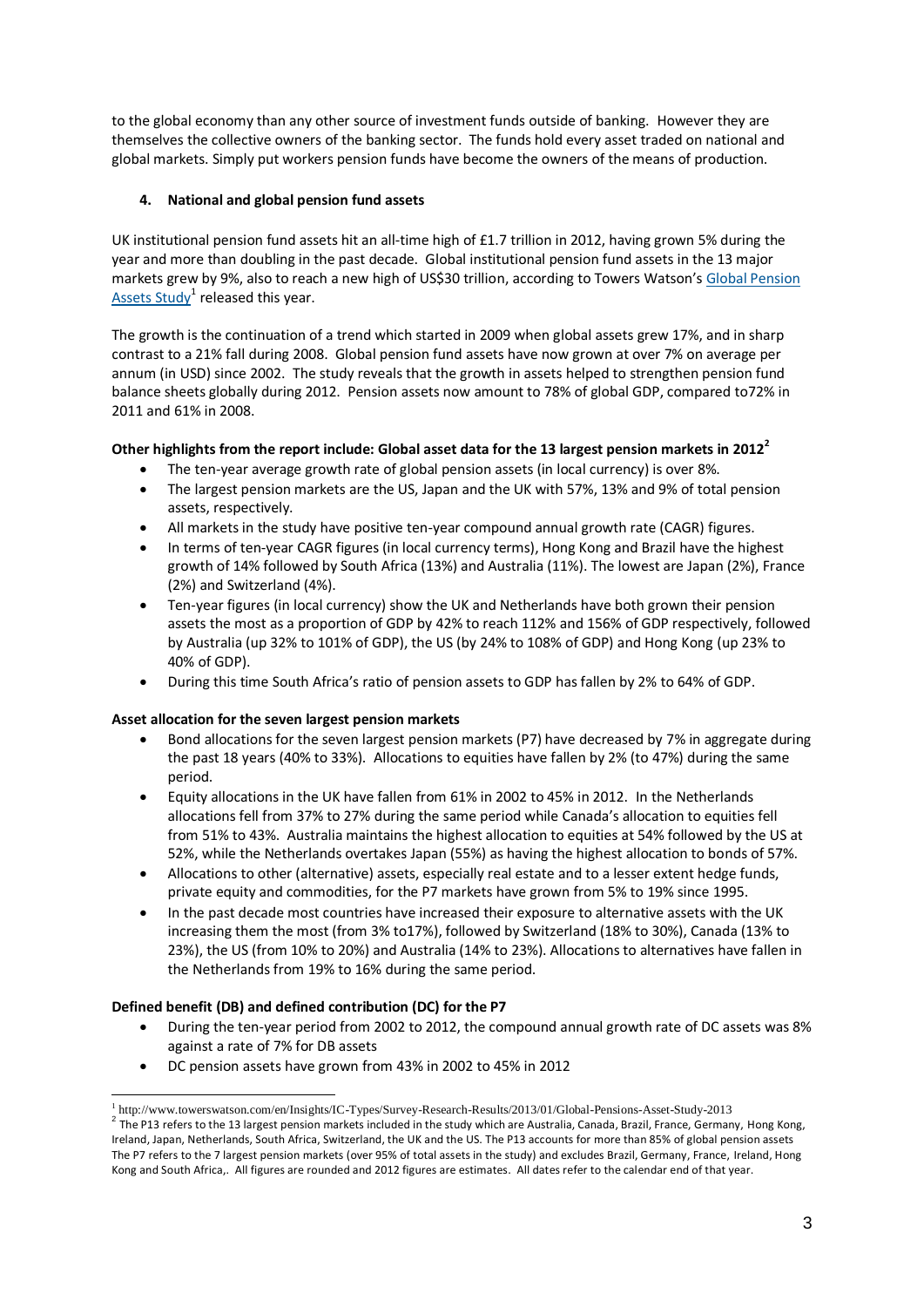- Australia has the highest proportion of DC to DB pension assets: 81% / 19%
- The markets that have a larger proportion of DC assets than DB assets are the US and Australia while Japan is close to 100% DB. The Netherlands and Canada, historically only DB, are now showing signs of a shift towards DC with 6% and 4% of assets in DC plans.

### **Public vs. private sector pensions in 2011**

- 65% of pension assets of the P7 group are held by the private sector and 35% by the public sector
- In the UK and Australia the private sector holds the biggest portion of pension assets, accounting for 89% and 84% respectively of total assets in 2011
- Japan and Canada are the only two markets where the public sector holds more pension assets than the private sector, holding 73% and 57% of total assets respectively.

#### <span id="page-3-0"></span>**5. The UK government's response to corporate governance and stewardship codes**

If our pension funds own companies how should these companies be governed? This section summarises the legal framework in the UK.

The UK Corporate Governance Code identifies the principles that underlie an effective board. The UK Stewardship Code sets out the principles of effective stewardship by investors.

High quality corporate governance helps to underpin long-term company performance, which is essential for pension fund returns. [The UK Corporate Governance Code](http://www.frc.org.uk/Our-Work/Publications/Corporate-Governance/UK-Corporate-Governance-Code-September-2012.aspx) has been instrumental in spreading best boardroom practice.

It operates on the principle of 'comply or explain'. It sets out good practice covering issues such as board composition and effectiveness, the role of board committees, risk management, remuneration and relations with shareholders.

Share-listed companies are required to either comply with the provisions of the Code or explain to investors in their next annual report why they have not done so. If shareholders are not satisfied they can use their powers, including the power to appoint and remove directors, to hold the company to account. In turn, investors are encouraged to sign up to the UK Stewardship Code.

#### **The key aspects of corporate governance in the UK**

- A single board collectively responsible for the sustainable success of the company.
- Checks and balances including:
	- Separate Chairman and Chief Executive.
	- A balance of executive and independent non-executive directors.
	- Strong, independent audit and remuneration committees.
	- Annual evaluation by the board of its performance.
- Transparency on appointments and remuneration.
- Effective rights for shareholders, who are encouraged to engage with the companies in which they invest.
- The UK Corporate Governance Code operates on the basis of the 'comply or explain' principle and is regularly reviewed in consultation with companies and investors.

The UK Stewardship Code similarly makes investors more accountable to their clients and beneficiaries, as well as helping companies. Stewardship aims to promote the long term success of companies in such a way that the ultimate providers of capital also prosper. Effective stewardship should benefit companies, investors and the economy as a whole.

In stock listed companies responsibility for stewardship is shared. The primary responsibility rests with the board of the company, which oversees the actions of its management and the workforce. Investors in the company should also play an important role in holding the board to account for the fulfilment of its responsibilities. In so doing, the Code assists institutional investors better to exercise their stewardship responsibilities, which in turn gives force to the "comply or explain" system.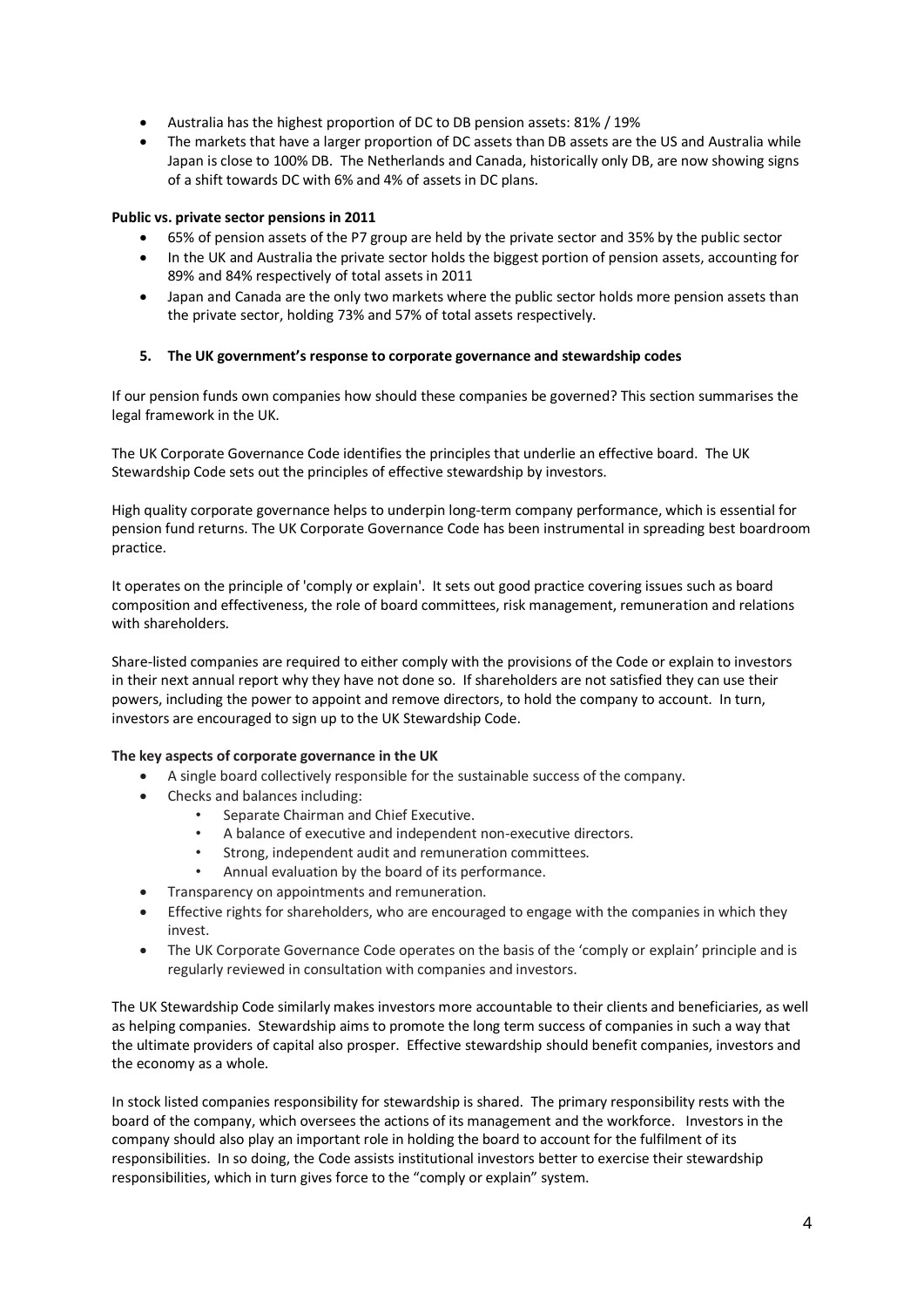For investors, stewardship is more than just voting at company annual general meetings. Activities may include monitoring and engaging with companies on matters such as strategy, performance, risk, capital structure, and corporate governance, including culture and remuneration. Engagement is purposeful dialogue with companies on these matters as well as on issues that are the immediate subject of votes at corporate general meetings.

Pension fund activities include decision-making on matters such as allocating assets, awarding investment mandates, designing investment strategies, and buying or selling specific securities. Broadly speaking, asset owners include pension funds, insurance companies, investment trusts and other collective investment vehicles; as the providers of capital they should set the tone for behavioural changes that lead to better stewardship by asset managers and companies.

## **The Principles of the Stewardship Code**

So as to protect and enhance the value that accrues to the ultimate beneficiary, institutional investors should:

- 1. Publicly disclose their policy on how they will discharge their stewardship responsibilities.
- 1. Have a robust policy on managing conflicts of interest in relation to stewardship which should be publicly disclosed.
- 2. Monitor their investee companies.
- 3. Establish clear guidelines on when and how they will escalate their stewardship activities.
- 4. Be willing to act collectively with other investors where appropriate.
- 5. Have a clear policy on voting and disclosure of voting activity.
- 6. Report periodically on their stewardship and voting activities.

<span id="page-4-0"></span>Many governments have begun to adopt similar approaches to both corporate governance and stewardship, in response to lobbying by investors and by the experiences of the 2008 financial crash.

#### **6. Universal ownership – an economic theory for workers capital**

However effective these tools are for workers capital, the investment terrain has largely been captured by the neo-liberal agenda. The failure of this economic theory, most spectacularly witnessed in the collapse or near collapse of the banking and finance sectors in 2008, has led for a call to seek an alternative to it.

Some US trade unions participated with academics in developing a new investment outlook for pension funds known as 'Universal Ownership'. Whereas wealthy shareholders in the past concentrated their wealth in a small number of companies and had the resources to plan for long-term investment horizons, modern pension fund fiduciaries have highly diversified assets and are poorly organised for longer term planning.

**Universal Ownership key principles**: "...the time has come for institutional investors to explicitly recognise that economy-wide, macroeconomic issues heavily influence the returns they will earn on their investments" (*The Rise of Fiduciary Capitalism, Hawley and Williams, 2000, p 22*)

- Each fund's performance tends towards being an expression of the performance of the economy as a whole.
- Each fund is a co-owner with other funds of the whole economy, and funds should seek to collaborate with co-owners to improve overall economic performance.
- Each fund is a co-owner with others of entire sectors costs of competition between firms are costs borne by owners.
- Governance rights should be exerted to optimise the relationship of externalities between assets in their impact on economic performance – reducing negative externalities and promoting positive ones.
- Overall economic growth should be able to lift both investment income and wage income, ensuring that pensioners can improve their income without taking from the wages of the younger generations.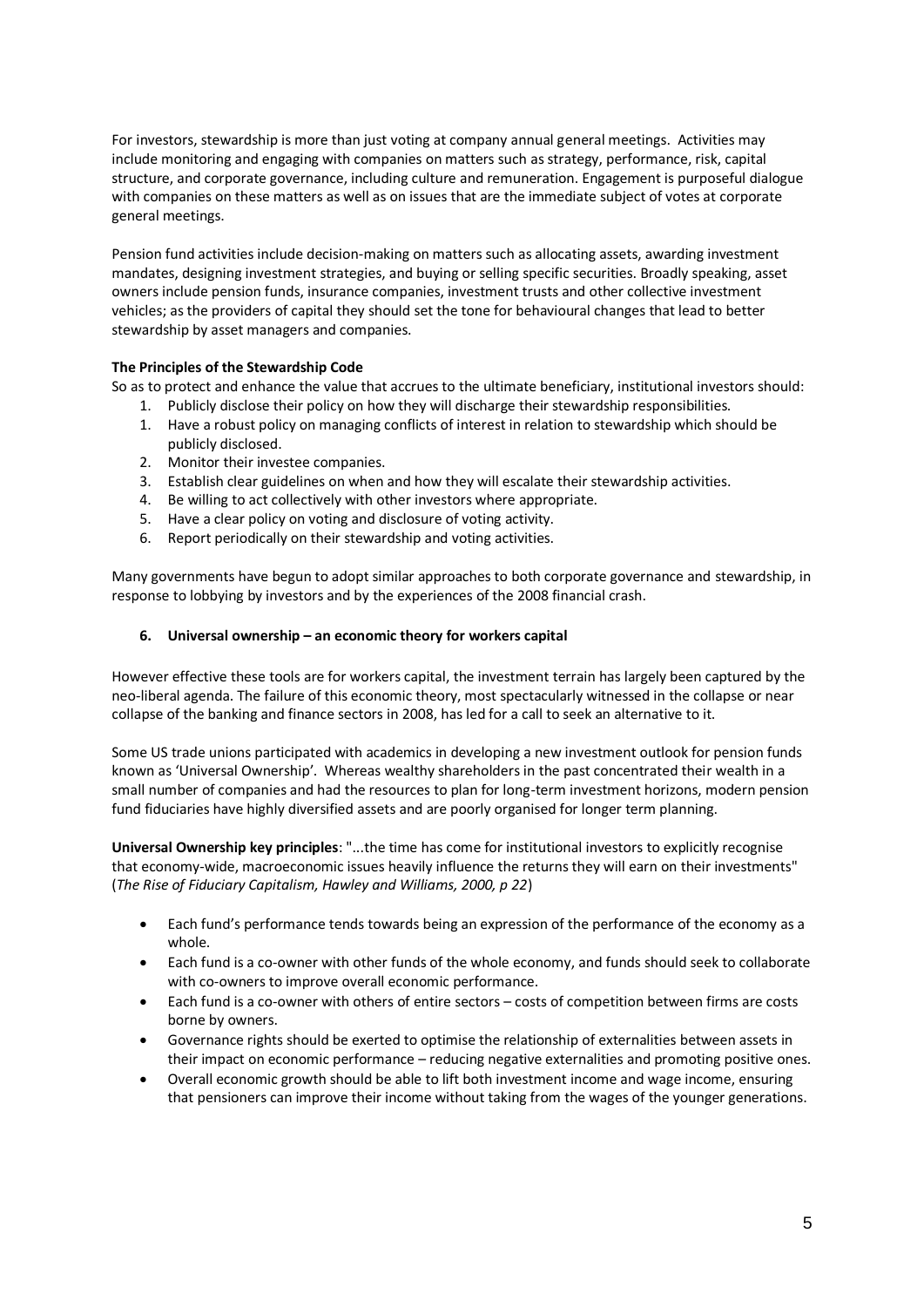Universal Ownership theory<sup>3</sup> suggests fiduciaries have an obligation to consider engagement with governments regarding:

- Externalities in relations between and within asset classes
- "Public-policy-like" positions on education, infrastructure, transport, training
- Monetary policy
- **•** Fiscal policy
- Regulation

Trustees (fund fiduciaries) are legally bound to diversify assets, so that even the largest collective funds in the world must collaborate to exercise influence over corporate practice in any one company or sector. It took at least 20 years to overcome legal constraints on collective action by large funds, which is a welcome development. But the development of "whole economy" analysis for universal owner fiduciaries, and liaison with regulators, is still in its infancy.

The fiduciary rules of prudence and care have correctly encouraged funds to own stock in every sector, and of competitive companies within sectors. This means that fund fiduciaries (trustees and fiduciary managers) are owners not of just a handful of assets, but of a slice of the economy as a whole: of all major listed corporations and government debt. The ability of these funds to meet beneficiary interests - in large part to deliver pension income - is directly correlated to the overall performance of national and world economies.

Performance of the private sector is closely tied to the raising of tax revenues, when an economy is functioning well tax revenues will rise and in a recession they fall. Government as a regulator also plays a key role in governance of the private sector. So it can equally be argued that government has a similar legal obligation to liaise with fund fiduciaries. Ministers are bound by fiduciary duties over public monies and the broader impact of regulation on civic welfare.

However, the current investment environment is far removed from these legal obligations and governance ambitions. Instead:

- Fund managers hold sway over fiduciaries that meet rarely and have limited support and research on governance, collaboration and economic matters. Fund managers also put inappropriate pressure further down the investment and governance chain by requiring companies to deliver earnings, regardless of long-term planning and sensible business practice.
- It is currently not in the interest of fund managers to allow fiduciaries to collaborate and share research resources, to pool funds to reduce fees, or change mandates and alter fee incentives. Almost completely absent from the investment advisory sector are agencies supporting "whole economy" thinking, collaboration between owners, and liaison with regulators.

A central issue in this unhappy state of affairs is the repeated failure of governments to recognise that successful governance of the corporate private sector requires that fiduciaries are recognised and supported for what the law says they are – the most senior governance authority in the whole of the private sector.

Governments repeatedly turning to fund managers and company boards for policy advice compound the problem. It is no excuse to argue that these junior authorities in the investment chain are better resourced than fiduciaries to discuss policy.

The challenge is to develop a fiduciary pool of knowledge and resources adequate to the task of long-term collective planning, alongside government, of the investments of millions of small savers. We believe such collective fiduciary effort should lead to a redirecting of investment away from transaction and speculation, and towards productive and caring activity to meet the real needs of beneficiaries and their communities.

It is now over a decade since Hawley and Williams elaborated a legal framework for fiduciary duty regarding modern diversified portfolios. They proposed that investors should consider externalities of individual stockholdings on the overall performance of their portfolios, and that:

<sup>3</sup> <http://www.justmeans.com/CSR-MPT-Universal-Ownership/38488.html>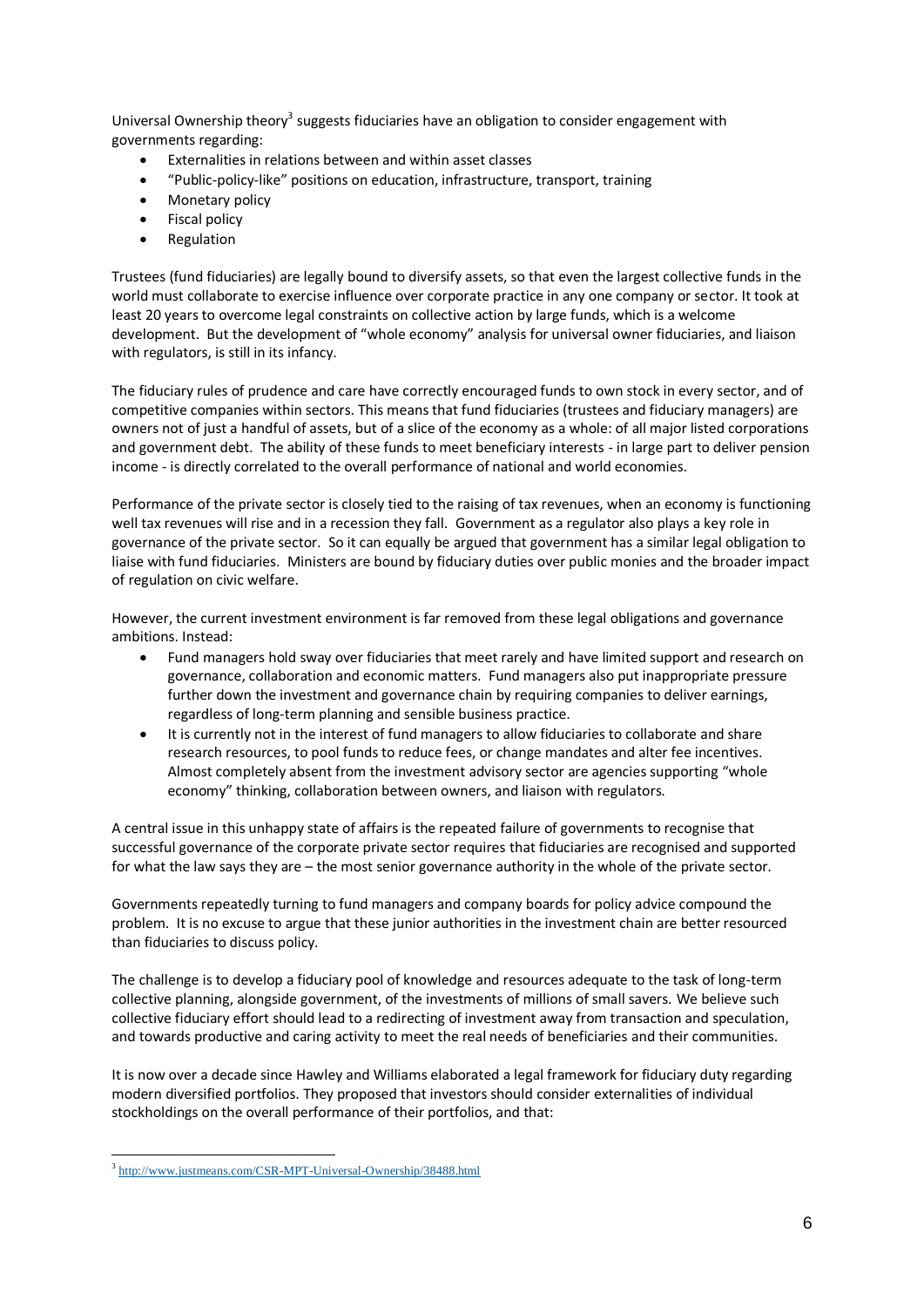*"… a universal owner also needs to augment firm-by-firm monitoring with a concern for the broader economic environment. These concerns include but are not limited to general monetary and fiscal policy, regulatory policy, and the provision of important public and quasi-public goods such as education, tort law [obligations imposed by law], and the transportation and communication infrastructure.<sup>4</sup>*

*"…In addition to appropriate fiscal and monetary policy, sustained economic growth depends on factors such as a well-trained labor force, an effective infrastructure, and a legal and regulatory environment that encourages efficiency in the business sector…..Consequently, a universal owner that really wants to maximise the shareholder value of its portfolio would need to develop public policy-like positions and monitor regulatory developments and legislation on a number of key issues to the economy as a whole."<sup>5</sup>*

This means that while Universal Owner principles are being adopted for targeting individual companies, we still have no macroeconomic framework against which to judge the likely impact of any particular action, and we have no method of guessing whether any such action will run up against monetary, fiscal and regulatory issues which limit its effectiveness.

## <span id="page-6-0"></span>**7. Fiduciary responsibility and efficient funds**

The national and global economy is dependent on workers' pension funds investing money to make it work, just as our pension funds are dependent on how well the economy works. Like most investment funds we have witnessed a steady long-term decline in real investment returns leading to closures of schemes in the private sector and attacks on benefits for our members in public service.

Workers' savings must be invested for a better and sustainable life in retirement, not squandered by high-paid financiers on market speculation. The drive for this can come from the formation of large pension funds with efficient and effective administration and governance; but most importantly under the fiduciary control of their members and sponsoring employers.

Academic evidence supports the creation of large, fiduciary based funds. $^6$  Generally they have lower administration and fund management charges by employing internal fund management staff committed to the broad economic and social ambitions of the fund members.

In a lecture, Can Pension Funds Save Capitalism<sup>7</sup>, delivered in 2012 by one of the world's leading experts on governance, Keith Ambachtsheer, Director, Rotman International Centre for Pension Management, addressed the question by saying they could, but only if the funds met the following criteria.

- 1. They were aligned interests with scheme members
- 2. They had strong governance
- 3. Sensible investment beliefs

-

- 4. Right-scaled, from \$30bn+ of assets under management
- 5. Competitive compensation for internal fund staff

Such funds could be based upon key industrial sectors within an economy, such as construction, manufacturing, voluntary sector and finance. These would be multi-employer funds which would have a statutory requirement to annually review of size and efficiency, much like the Australian Super Funds system.

#### **Lack of knowledge pension fund investment costs**

The total costs of ownership of assets by pension funds are not known. Only the annual management charge or total expense ratio is typically declared. This may only be half of the total cost. The significance of charges is

 $4$  The Rise of Fiduciary Capitalism, Hawley and Williams, 2000

 $5$  The Rise of Fiduciary Capitalism, Hawley and Williams, 2000

<sup>&</sup>lt;sup>6</sup> [http://www.rijpm.com/research\\_paper/is-bigger-better-size-and-performance-in-pension-plan-management](http://www.rijpm.com/research_paper/is-bigger-better-size-and-performance-in-pension-plan-management) and The impact of scale, complexity and scale on service quality on the administrative costs of pension funds: A cross-country comparison *Jacob Bikker, Onno Steenbeek and Federico Torracchi* No. 258 / August 2010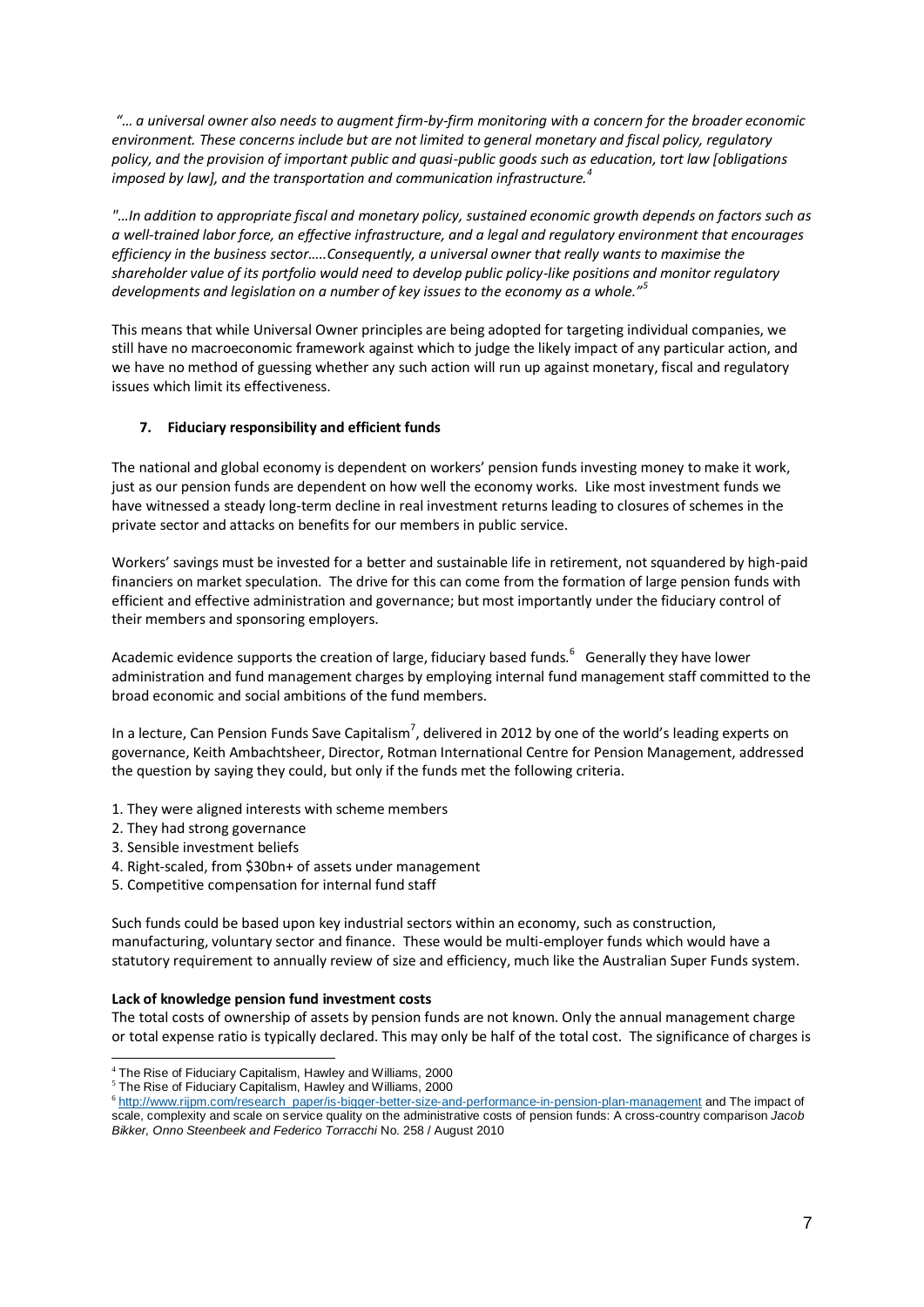not understood. In a recent UK Department for Work & Pensions survey of large funds, around one third of DC pension's managers were unaware there was an annual management charge.

Those who commission pension costs may have little incentive to keep them low. Yet costs make a huge difference to pension outcomes. Costs are controllable, whereas investment performance, by and large, is not, but reducing costs will improve performance for the fund.

The systems for charging costs can be complex and vary with fund structures and vary between asset classes. Charges are "rolled up" into investment returns, and so are not clear to purchasers. These two effects interact. As chains of agents and asset diversification increase, so does the opacity of costs.

Yet this partial declaration of costs is worse than useless if it is not comprehensive. Many pension funds, particularly public ones in the US and the UK, are now beginning to examine more closely the costs in the investment chain.

#### <span id="page-7-0"></span>**8. Trade Unions and Workers Capital**

Over the past 15 years the trade union movement has begun to recognise the significance and importance of these funds. We now have our own terminology and programmes of work around the key concepts of 'workers capital' (pension funds) and 'capital stewardship' (the economic governance of our money and assets).

#### **What is workers' capital?**

Workers' capital refers to the assets accumulated in collectively funded pension schemes in order to provide workers with financial security in their retirement.

#### **How much money are we talking about?**

As we have seen above, workers' retirement savings and pension funds total more than US \$30 trillion globally. It has been estimated that pension fund holdings account for about one-third of the world's total share capital – and significantly more in some countries such as the United Kingdom and the United States.

#### **Why does this matter for workers?**

The concentrated nature of share ownership on the world's capital markets means that large institutional investors – insurance companies, mutual funds, and pension funds – own many of the world's listed companies. Around the world, a significant portion of these shareholdings is held in workers' retirement savings, pension funds, and other investment vehicles, otherwise known as workers' capital.

As beneficial owners of these deferred wages, workers are the indirect owners of a substantial portion of the world's equities, though pension asset allocation patterns vary between countries. As indirect owners, workers in particular have the right to know more about how their money is invested and to demand better governance, transparency and sustainability for these investments.

The investment of worker retirement savings is meant to provide long-term financial returns to pension fund beneficiaries. A proactive approach to managing workers' capital – or capital stewardship - can help companies build long term value while avoiding short term excesses. The key idea is to influence corporate behaviour by leveraging worker capital as indirect owners of business through their shareholdings.

#### **How can owners of workers' capital influence big companies?**

A wide and varied "toolbox" is available to advocates for the responsible investment of workers capital. Positive actions can range from coordinated shareholder activism, Annual General Meeting (AGM) resolutions and voting campaigns, to international engagement with companies in which pension funds hold shares.

Alternately, "negative" screening is available to weed out companies pursuing undesirable practices (social, environmental, lacking workers' rights, etc.) from pension fund and retirement investments.

With effective organisation and coordination, worker capital can help address persistent corporate or market failings, resulting in improved corporate governance. Pension fund capital can also be steered to areas of the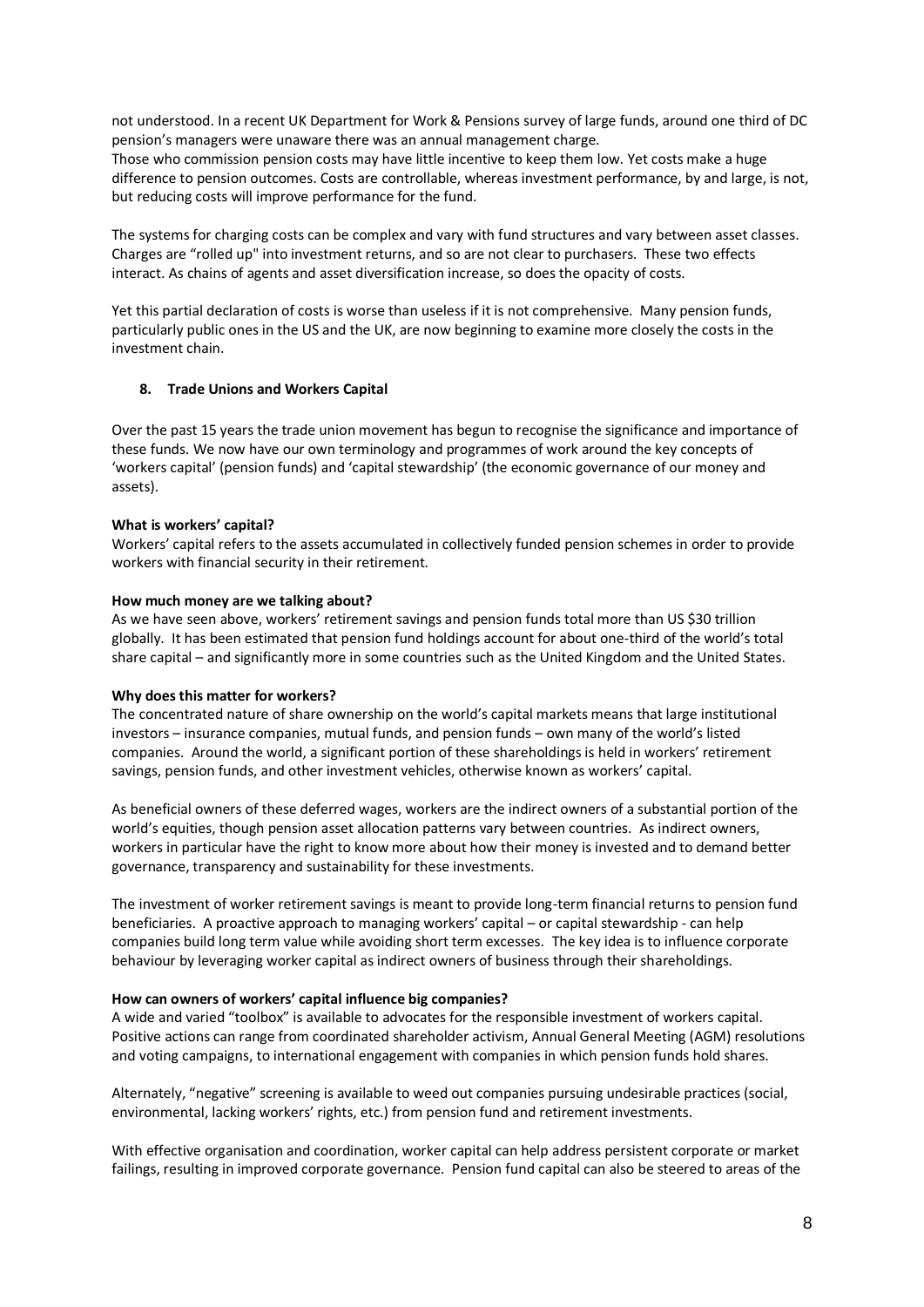economy that traditional institutional investment has failed to serve properly, which is known as economically targeted investment.

# **Challenges for workers' capital**

Worker retirement savings and pension funds own a large portion of the capital markets. Assets held in trust in workers' retirement funds are increasingly global, and often invested in transnational corporations.

Many such corporations benefit from, or are otherwise involved in human rights and international labour standards violations, the privatisation of public sector jobs or polluting the environment. With companies typically focused on short term returns, long-term social and environmental challenges go unaddressed, which may eventually undermine the ability of pension plans to deliver the future benefits they promise.

The current crisis, triggered as it was by a contraction in credit availability (and therefore clearly part of "monetary policy" as cited by Hawley and Williams) provides adequate evidence to suppose that macroeconomic issues really do "heavily influence" fund returns. Therefore a key task for the trade union and labour movement is the development of the Universal Ownership theory and practice.

## <span id="page-8-0"></span>**9. Trade Union Organisational Responses**

Understanding the importance of the role of workers capital, the CWC (Global Unions Committee on Workers' Capital), was established in 1999. It connects labour activists from around the world to promote information sharing and joint action in the field of workers' capital. Affiliated with major international trade union bodies, including the International Trade Union Confederation (ITUC), the Global Unions Federations (GUFs) and the Trade Union Advisory Committee to the OECD (TUAC); the CWC is chaired by Ken Georgetti, President of the Canadian Labour Congress and hosted by SHARE, a non-profit organization closely tied to the Canadian labour movement.

Many national centres and national unions have similar programmes, dependent upon the degree of recognition for these key issues and of course funding for activities. Trade union centres in the USA, AFL-CIO and Change to Win, and their affiliates have been in the forefront of developing and resourcing 'capital stewardship' programmes.

Similarly Australian trade unions and the Australian Trade Union Council have also developed sophisticated responses to the organisational and investment challenges that their pension system has produced. Over twenty years ago unions won superannuation as a right for all Australian workers and set up Industry SuperFunds to look after the retirement savings of their members. Should probably let Greg introduce super funds, so would delete this whole section.

#### **Features of Industry SuperFunds**

- Run only to profit members, not shareholders.
- Established by unions to give all workers the right to super.
- Equal numbers of member or union elected representatives and employer representatives on trustee boards.
- Lower average fees than retail funds
- Don't pay commissions to financial planners and accountants.
- A history of strong long-term investment performance.
- Focus on innovative investment options

# **Typical trade union capital stewardship programmes**

- Recruit trustees/representatives on occupational and funded pension schemes. In order to advance and protect the fund investments and improve the governance of the schemes and their assets
- To research and develop policy around investment strategy, for engagement with appropriate bodies, government, companies, regulators
- Train and support representatives in investment strategy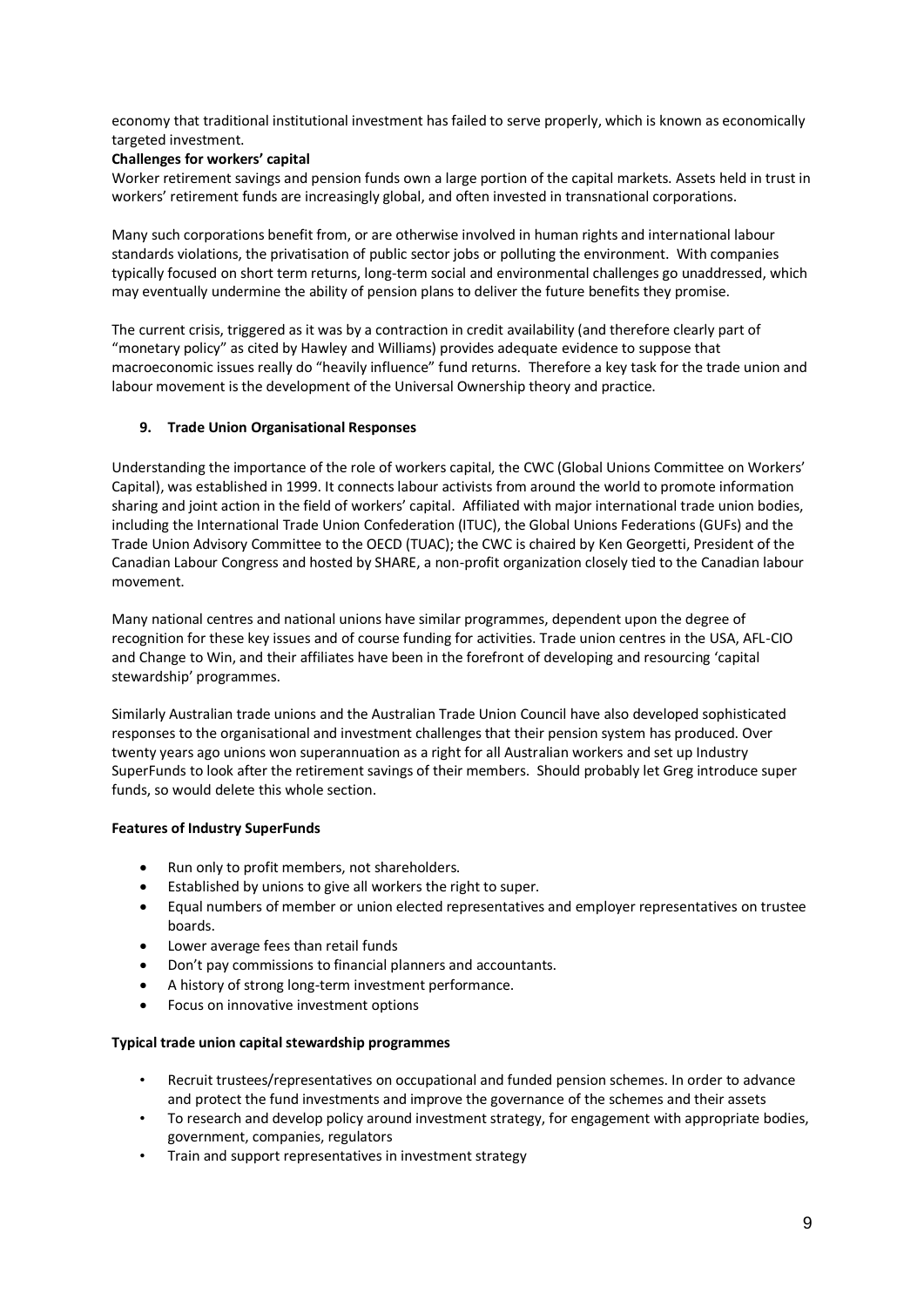- Train, advise and support representatives in their corporate, social and environmental engagement with fund managers, companies and government
- Develop an infrastructure for trustees to assist them in their duties
- Develop communication, consultation and technical resources for trustees and activists
- Collaborate with other trade unions, national centres and international bodies as well as other organisations to further the interests of member's pension schemes

## <span id="page-9-0"></span>**10. Recent PSI developments**

A resolution adopted at PSI Congress in Durban, 2012 called for the establishment of a PSI pensions working group. PSI took advantage of the meeting of the ITUC Committee on Workers' Capital (CWC) in Washington, DC 16-17 October to convene a few union representatives responsible for pension fund policy in their own countries to sketch out areas for future work.

This group included AFSCME, AFT, SEIU, CUPE, NUPGE and UNISON. The results of the PSI one-day meeting will feed into the work of the PSI Pensions Working Group, yet to be constituted.

## **Summary recommendations:**

There is a need for a public sector perspective to inform the work of the various pension funds and the CWC: Most of the largest pension funds in the world are for public sector workers, yet most invest in PPPs and other ways unfavourable to environmental and social priorities, including to public service workers and their unions.

## **PSI should:**

- 1. Provide material for pension staff and trustees outlining and summarising :
- the dangers of investing in PPPs and privatisation
- the threat to defined benefit pension plans
- the failures of defined contribution pension plans
- the features of hybrid pension models (cash balance, etc.)
- investment products and the investment chain, economic processes such as the creation of money and the role of debt
- 2. Outline the elements of Universal Owner approach to pension fund investing, including a focus on social, fiscal, monetary policy and regulation.
- 3. Develop a critique of the G20-OECD infrastructure and long-term investment guidelines which suggest that pension funds should allocate much larger share of their investments to this asset class. Respond to the ITUC endorsement of this proposal.
- 4. Develop a PSI strategy for input into and linking with the CWC and UN PRI activities (PSI could contribute to principles for investment, suggestions for new policies and activities, including support for PUPs, focus on cities, etc.).
- 5. UNISON has built a content management system/web platform where PSI and affiliates can develop their own section and post a range of content, create and co-ordinate campaigns, share knowledge and information. This is all password protected.
- <span id="page-9-1"></span>6. The CWC may coordinate a pension fund charges data collection and treatment project, which may prove helpful to PSI if we can influence content and strategy.

#### **11. United Nations Principles for Responsible Investment (UNPRI)**

Some trade unions and their staff pension funds have been active in UNPRI and it has become an important organisational tool to further trade union issues. There are some concerns that the UNPRI has been 'captured' by the investment management industry, but it still remains a global organisation that needs participation by progressive pension funds and trade unions.

The UNPRI Initiative is an international network of investors working together to put the six Principles for Responsible Investment into practice. Its goal is to understand the implications of sustainability for investors and support signatories to incorporate these issues into their investment decision making and ownership practices.